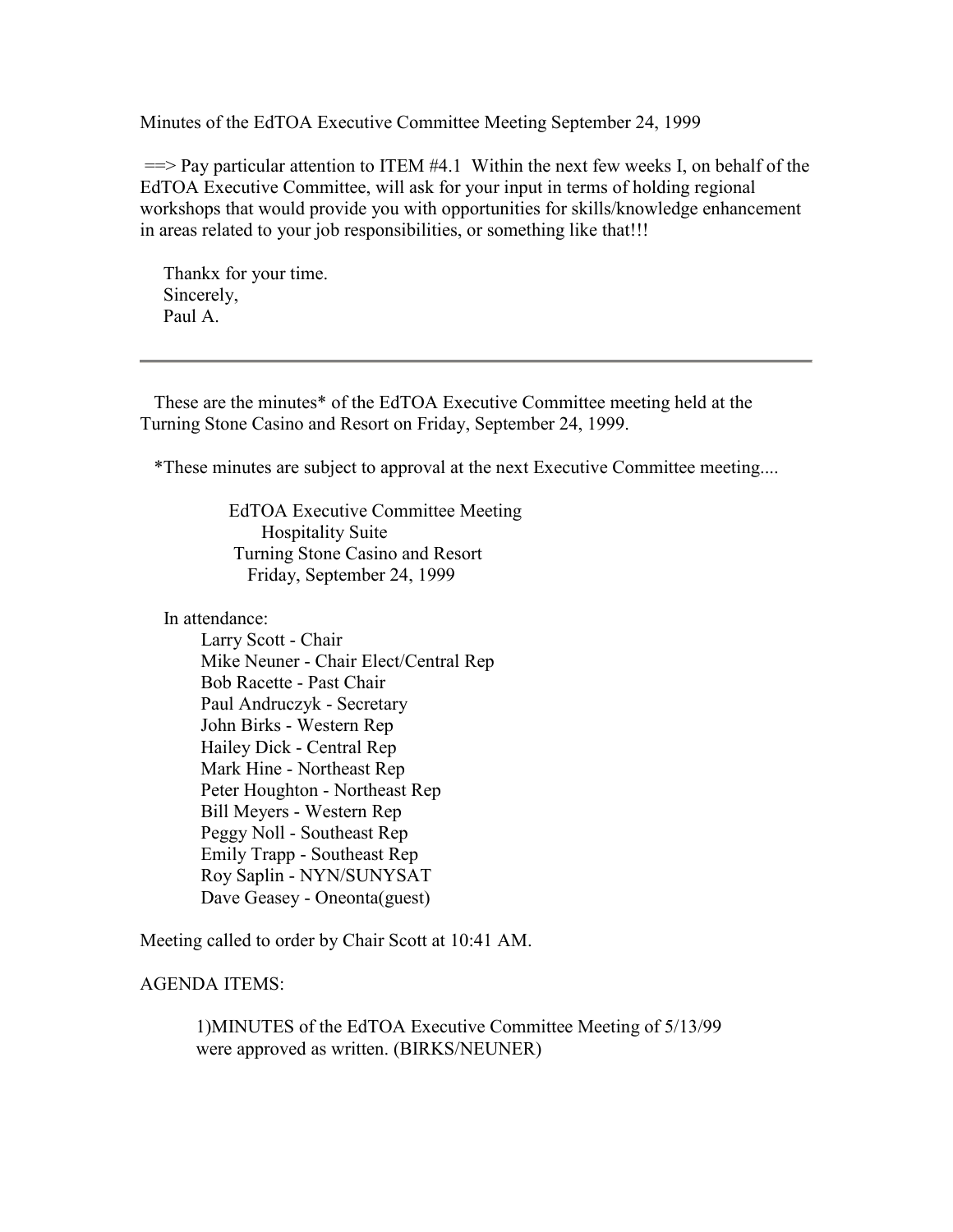#### 2)TREASURER'S REPORT

The EdTOA treasury has a current balance of \$3,429.45. The final report from the 1999 STC is not ready. We do have the other have of the proceeds(\$402.81) from the 1998 STC. The preliminary report for the 1999 STC indicates a balance on the plus side so we can anticipate additional funds. The report was approved. (MEYERS/TRAPP)

### 3)SUB-COMMITTEE REPORTS

3.1 Web Page (PETER HOUGHTON)

- EdTOA IP address: WWW.EDTOA.SUNY.EDU Peter continues to update as needed.

3.2 Distance Learning (BOB BABCOCK/JOHN BIRKS) - John is putting out a call for members as the current membership is not responding as anticipated.

 ===>If you would like to work on the DISTANCE LEARNING sub-committee contact:

> JOHN BIRKS ERIE COMMUNITY COLLEGE NORTH 6205 MAIN STREET WILLAMSVILLE, NY 14221 716-851-1282 716-851-1266 BIRKS@ECC.EDU

3.3 Multi-Media Classrooms (LARRY SCOTT/EMILY TRAPP)

- Lynn Usack at Corning CC is looking for help with IT rooms Jeff Donahue at Binghamton responded with an offer for a site visit at Binghamton and publications available along with the announcement that CCUMC will be doing a live video- conference on classroom design on 4/6/2000

- A second request for help was received via Tami-Jo Eckley from Manhattanville College in Purchase. Emily invited those folks to New Paltz. Executive Committee approved Emily's request to purchase either or both publications for use by EdTOA personnel and specifically the MMC Committee.

- CLASSROOM DESIGN MANUAL-3RD EDITION \$20.00

Order from: Dr. Sue Clabaugh Academic Information Technology Services University of Maryland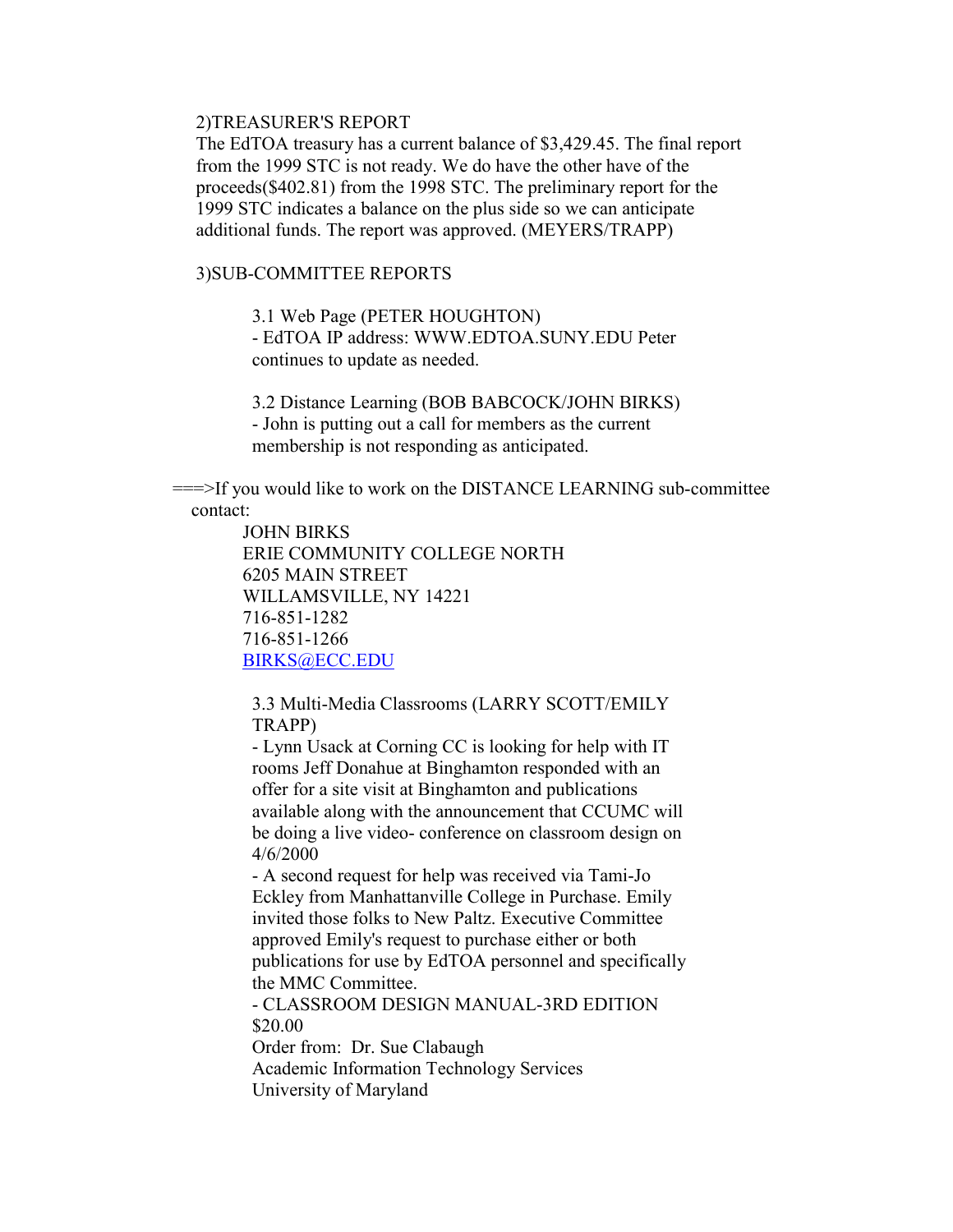College Park, MD 20742 -CLASSROOM GUIDELINES FOR THE DESIGN AND CONSTRUCTION OF CLASSROOMS AT THE UNIVERSITY OF CALIFORNIA, SANTA CRUZ \$28.00 Order from: Classroom Guidelines Order Media Services University of California 113 Communications Building 1156 High Street Santa Cruz, CA 95064

# 4)NEW BUSINESS

4.1 Fall Business Meeting

Because of the difficulty in trying to get the three groups (COA/EdTOA/TOA) together this year and coordinate it with the annual TEACHING TOOLS event in Syracuse it was suggested we pass on a Fall business meeting and try to plan alternative activities

Discussion produced a plethora of suggestions. Amomg them were:

- hold several "regional" workshops/seminars/PD sessions

- schedule them during intersession on campuses, most likely some time in January

- try for a Monday and/or Friday schedule

- do 2-3 sessions-same day-different regions

- maybe start with one in the East and one in the West

- a 10 AM to 4 PM schedule

- EdTOA would cover coffee/donuts and lunch for all EdTOA attendees

- possibility of doing one/two during Spring Break Paul will e-mail the EdTOA listserv and solicit suggestions for topics for the sessions.

4.2 SUNY Information Technology Support and Services Larry gave a report on a meeting held in Syracuse on 8/17 to discuss the possibilty of forming an Information Technology Support and Services group(COA/EdTOA/TOA/SUNYLA/FACT/LANYag/CPD T-TC/ITEC) to support SUNY-wide efforts in concert with System Administration, the Business Officers, and the Academic VPs. Long term SUNY-wide objectives and the definition of technologies to meet those objectives would have to be identified. A lively discussion followed with many "areas of concern" being addressed. Lots of questons were raised with regard to how the "organization would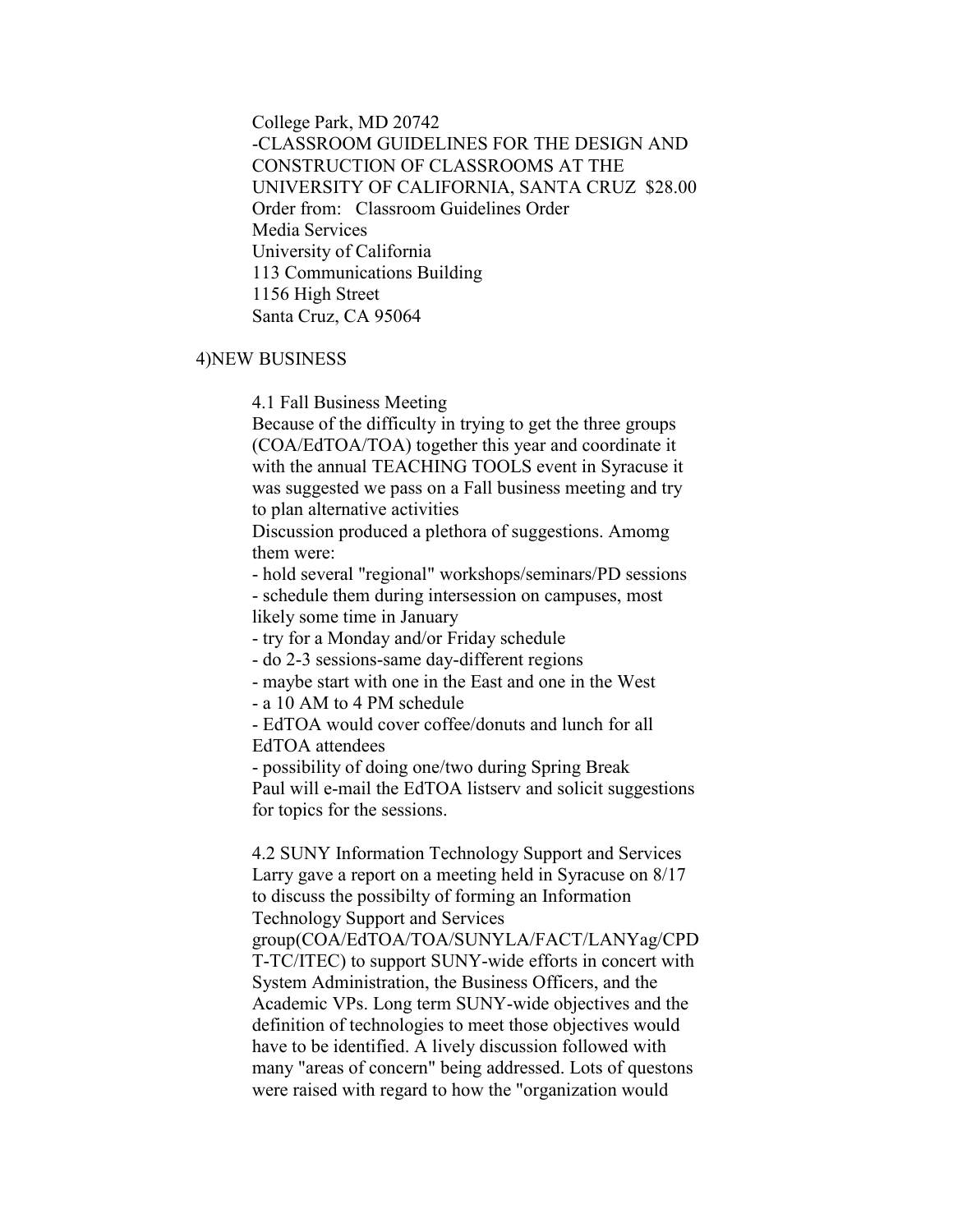"operate", would a dissenting "voice" be heard, barriers to success, who represents EdTOA, etc. The Chair was requested to take EdTOA's concerns with him to the next meeting on the proposed SUNY IT Support and services.

#### 5)NYN/SUNYSAT UPDATE (ROY SAPLIN)

- Repoints from Spacenet 3 to GE 5 are complete. If anyone is having reception problems call JACK HANNA or TED WERE at the uplink site in Albany - 518-453-9521.

- New IRD's are expected by 12/31/99. It will allow NYN to expand the digital capacity from 2-3 channels to 5-6. Current cost is inexpensive so NYN has decided to do it while we can. Any temporary inconvenience will be offset by the expanded capacity.

- AENY cable began 0n 9/7. It's a 12 hour per day(10 AM-10 PM) 7 days a week offering to cable company head-ends around NY state. Check out the schedule as it may save you a dish swing now and

then...WWW.NYN.SUNY.EDU and click on the ACCESS EDUCATION NY icon.

- The DPS(Digital Program Service) is still in development. DPS will allow for access to a database via internet, pick a program, then return path has programs placed on the video server and transmitted as compressed files via one of the digital channels to a computer at the beta site. Programming is stored as a file on the downlink site computer until instructors are ready to "play" it down. Programs may be played at the desktop, over a LAN to other desktops or transferred to tape for more traditional viewing. NYN anticipates full BETA operation in Spring semester.

- AENY-RealTime-currently same service as the 12 hour daily cable feed. May be accessed by any campus. The programs are all cleared for campus and/or broadcast use. There are currently NO fees for the programs. It is, however, primarily intended for K-12.

- @ny Campus @nytime - is a "grown-up" version of the DPS(see above). Same delivery concept but with college level programming available. This will roll FOLLOWING DPS initial offerings.

- Georgia Tucker is the AENY/DPS interim director. She will be working with NYN 3 days per week to expand AENY/DPS services. Comes to NYN from her own communications firm. She has worked in public broadcasting and in BOCES and has a solid understanding of both instructional needs and of the technology to meet the needs.

- NYN has just signed a contract for a duplexed, dedicated, dark fiber connection: Albany to NYC for \$6,700 per month. However, we bought the encoder box at OTO at a cost of \$30K. Vendor is Telergy. The cost of the old microwave connection was \$12,500. Fiber is finally being priced at a competitive rate...that could open other doors around the state.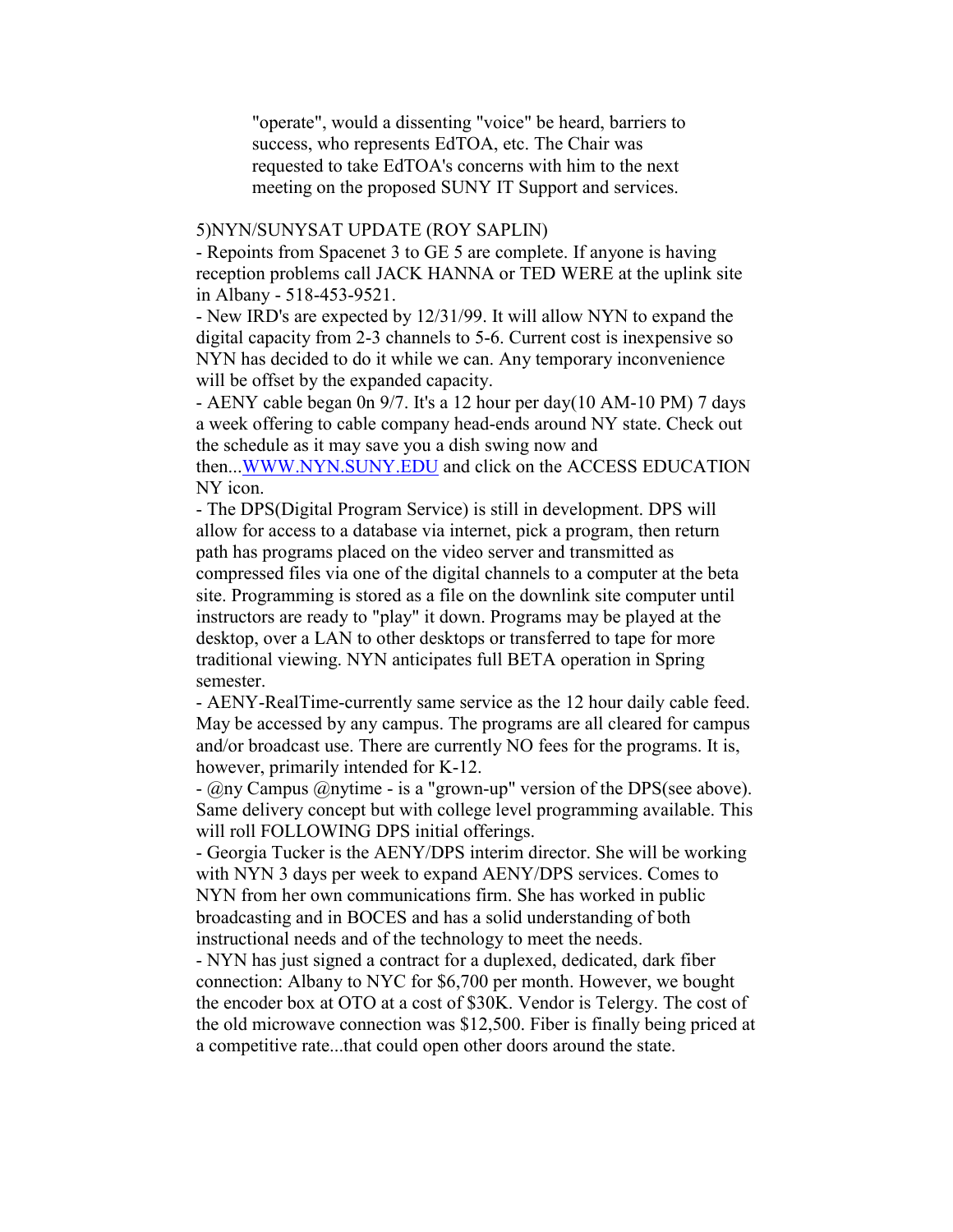6)2000 STC

- Mike Neuner is our Track Coordinator with assistance from Emily and Bill.

- STC 2000 will be at the Holiday Inn is Liverpool. Dates are Sunday June 4th-Wednesday June 7th.

- The STC Planning Committee is looking at the possibility of a new location for 2001.

- It appears for now that a digital camera shoot-out for this year is being put on hold.

- The idea of a "scholarship" or two to STC was discussed.

 ---> NOW IS THE TIME...if you have ideas for speakers, PDs, EdTOA sessions, vendors don't hesitate to contact:

Speakers-PDs-Vendors

LARRY SCOTT (LJSCOTT@ACSU.BUFFALO.EDU)

PAUL ANDRUCZYK (ANDRUCPA@BUFFALOSTATE.EDU)

EdTOA sessions

 MIKE NEUNER (NEUNERM@GOLIATH.SUNYOCC.EDU) BILL MEYERS (MEYERS@GENESEO.EDU)

EMILY TRAPP (TRAPPE@MATRIX.NEWPALTZ.EDU)

For Vendors recommendations PLEASE include:

 COMPANY NAME/MAILING ADDRESS/PHONE NUMBER and MOST importantly, the name of a CONTACT person.

 - The EC agreed to hold our annual "SOCIAL" Monday evening but will look into going "off-campus" in 2000. Mike Neuner agreed to scout out some places near the Holiday Inn.

# 8)OLD BUSINESS

- Kailbourne Memorandum

Larry shared his reponse to Erland Kailbourne's Telecommunications Planning memorandum of 6/22 regarding the purchase and/or installation of new voice, video or data communications facilities without the written approval of the Chancellor. Larry let Mr. Kailbourne know at EdTOA we are ready, willing and able to assist his committee as they review and develop a cohesive strategy for future technology initiatives within SUNY. - Paul shared an e-mail from Jeff Donahue in which he said he will take our request for CCUMC to allow for a one day pass to future CCUMC conferences.

- Paul informed the Committee that Katherine Nanneman has resigned as Media Services Coordinator at Broome CC to return to school (Southern Illinois) to obtain another Master's Degree and go into English Comp teaching.

- Rumor has it there is an EdTOA hat on display in a prominent place in the ALIS office at System Administration.

- Bob Racette reported that Donna Curtin has left the Training Center and has returned to Cortland State.